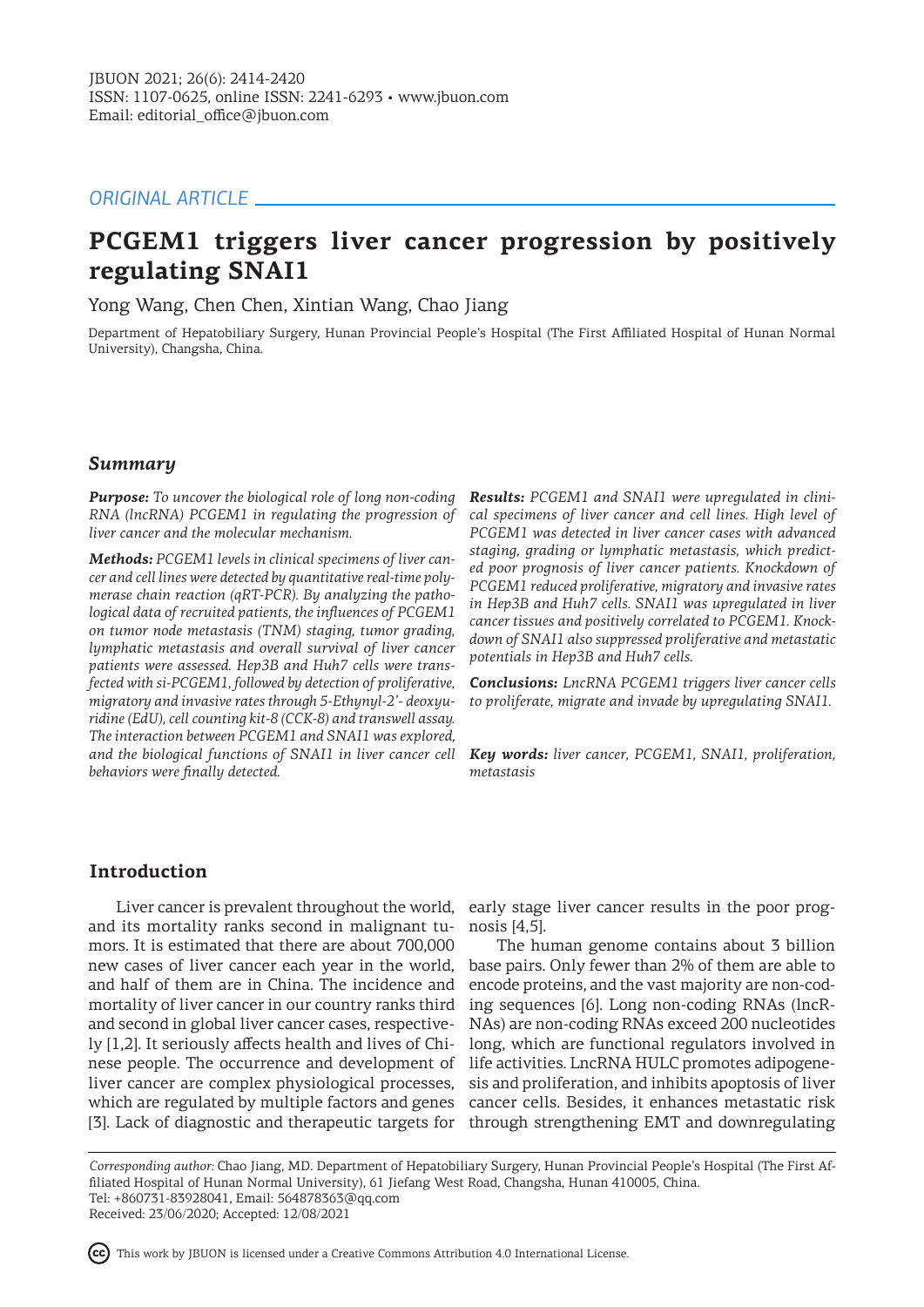the anti-cancer gene CDKN2C [7,8]. It is indicated that HULC can be used as a potential diagnostic biomarker for liver cancer. LncRNA PTTG3P is upregulated in liver cancer cases, and it is positively correlated with the poor prognosis. PTTG3P drives liver cancer cells to proliferate, migrate and invade, while inhibits apoptosis through PTTG1-induced activation of the PI3K/AKT signaling [9]. Through literature review, lncRNAs are extensively involved in the physiological regulation of liver cancer.

LncRNA PCGEM1 was initially found to be overexpressed in human prostate cancer cells LN-CaP. PCGEM1 is involved in mediating invasive and proliferative potentials of prostate cancer [10]. PCGEM1 is detected to be highly expressed in colorectal carcinoma specimens than that of paracancerous ones [11]. In cancer tissues and serum samples of pancreatic cancer, PCGEM1 level increases, and its level is markedly enhanced during the differentiation of pancreatic cancer cells. Knockdown of PCGEM1 not only weakens proliferative ability of pancreatic cancer cells, but also downregulates proliferation-associated genes [12]. Our research group previously found that PCGEM1 is upregulated in liver cancer specimens. This study aims to explore the role of PCGEM1 in regulating the progression of liver cancer and the molecular mechanism.

# **Methods**

#### *Clinical specimens*

Liver cancer (n=50) and adjacent non-tumoral tissues (n=50) were collected from liver cancer patients admitted in our hospital. Clinical specimens were pathologically confirmed, immediately frozen in liquid nitrogen and preserved at -80°C. Each patient was followed up after discharge. This study was approved by the research Ethics Committee of Hunan Provincial People's Hospital and complied with the Helsinki Declaration. Informed consent was obtained from patients.

#### *Cell culture*

Liver cancer cell lines (Hep3B, MHCC97-L, HC-CLM3, Huh7, Bel7402) and liver cell line (L02) were provided by the Institute of Hematology, Chinese Academy of traditional Chinese Medicine (Beijing, China). Cells were cultivated in Roswell Park Memorial Institute 1640 (RPMI 1640) (HyClone, South Logan, UT, USA) containing 10% fetal bovine serum (FBS) (HyClone, South Logan, UT, USA), 100 U/mL penicillin and 100 μg/mL streptomycin at 5%CO<sub>2</sub>, 37°C.

### *Transfection*

PCGEM1 siRNA, SNAI1 siRNA and negative control were provided by GenePharma (Shanghai, China). Briefly, cells were implanted in a 6-well plate with  $5\times10^{5}$ cells/well. After cell density reached 80%, transfection was conducted using Lipofectamine® 2000 (Invitrogen, Carlsbad, CA, USA). Transfected cells were used for testing transfection efficacy at 24-48 h.

#### *Quantitative real-time polymerase chain reaction (qRT-PCR)*

Cells or tissues were lysed using TRIzol reagent (Invitrogen, Carlsbad, CA, USA) for isolating RNAs. Qualified RNAs were reversely transcribed into complementary deoxyribose nucleic acids (cDNAs) using PrimeScript RT kit (Invitrogen, Carlsbad, CA, USA), followed by qRT-PCR using SYBR®Premix Ex Taq™ (TaKaRa, Tokyo, Japan) at 92°C for 10 min, and 40 cycles at 92°C for 10 s and 60°C for 1 min. Glyceraldheyde 3-phosphate dehydrogenase (GAPDH) was served as the internal reference. Each sample was performed in triplicate, and relative level was calculated by 2-ΔΔCt. Primer sequences were as follows. PCGEM1 (F: 5'-CTGTGTCTGCAACTTC-CTCTAA-3', R: 5'-TCCCAGTGCATCTCGTAGTA-3'); SNAI1 (F: 5'-CCTTCGTCCTTCTCCTCTACTT-3', R: 5'-GGCACTG-GTACTTCTTGACATC-3'); GAPDH (F: 5'-GGAATCCACTG-GCGTCTTCA-3', R: 5'-GGTTCACGCCCATCACAAAC-3').

#### *Cell counting kit-8 (CCK-8) assay*

Cells were inoculated in a 96-well plate with  $2\times10^{3}$ cells/well. At 0, 24, 48 and 72 h, optical density at 450 nm of each sample was recorded using the CCK-8 kit (Dojindo Laboratories, Kumamoto, Japan) for plotting the viability curves.

#### *Transwell*

Transwell chambers (8 µm; Millipore, Billerica, MA, USA) were inserted in each well of a 24-well plate, where 1×10<sup>4</sup> cells were applied in the upper layer of the chamber, and 600 μL of medium containing 10% FBS was applied in the bottom. After cell culture for 48 h, migratory cells to the bottom were captured following fixation and staining, which were counted in 5 randomly selected fields per sample (magnification 200×). Invasion assay was similarly conducted using Transwell chambers precoated with 200 mg/mL Matrigel.

#### *5-Ethynyl-2'- deoxyuridine (EdU) assay*

Cells were pre-inoculated in a 12-well plate with 5×10<sup>4</sup> cells/well. They were incubated in 4% methanol for 30 min, followed by 10-min permeabilization in 0.5% TritonX-100 (Solarbio, Beijing, China), and 30 min reaction in 400 μL of 1×ApollorR. Afterwards, cells were dyed in 4',6-diamidino-2-phenylindole (DAPI) for another 30 min in the dark. Positive EdU-stained cells were calculated.

#### *Statistical analysis*

Data processing was conducted using Statistical Product and Service Solutions (SPSS) 17.0 (SPSS Inc., Chicago, IL, USA). Figures were edited using Graph-Pad Prism (Version X; La Jolla, CA, USA). Two-paired independent t-test was performed for comparing differences between groups. Kaplan-Meier method was introduced for survival analysis. Correlation between PCGEM1 and SNAI1 levels in liver cancer tissues was assessed by Pearson correlation test. A significant difference was set at p<0.05.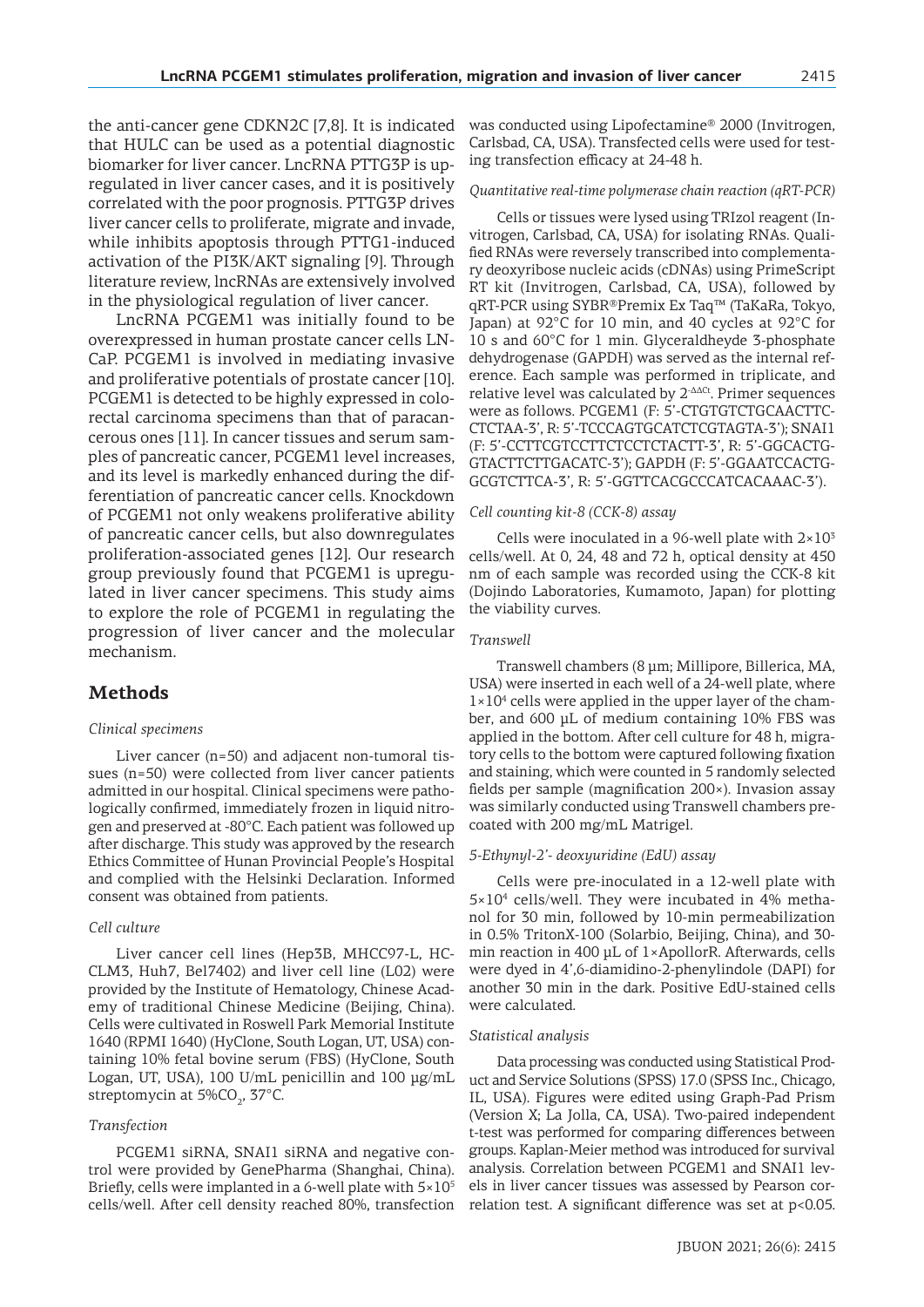# **Results**

*Clinical significance of PCGEM1 in liver cancer*

QRT-PCR was conducted to detect differential level of PCGEM1 in clinical specimens of liver cancer and normal ones, and PCGEM1 was highly

expressed in the former (Figure 1A). Subsequently, differential level of PCGEM1 in liver cancer tissues classified by tumor grading, TNM staging and lymphatic metastasis was examined. It is shown that PCGEM1 level remained higher in liver cancer cases with grading III, T3-T4 or accompanied



**Figure 1.** Clinical significance of PCGEM1 in liver cancer. **(A)** PCGEM1 was upregulated in liver cancer tissues than that of normal ones; **(B)** PCGEM1 level was linked to tumor grading of liver cancer; **(C)** PCGEM1 level was linked to tumor staging of liver cancer; **(D)** PCGEM1 level was linked to lymphatic metastasis of liver cancer. \*p<0.05, \*\*p<0.01.



**Figure 2.** Upregulation of PCGEM1 in liver cancer. **(A)** Prognostic value of PCGEM1 in liver cancer; **(B)** PCGEM1 was upregulated in liver cancer cells; **(C, D)** Transfection of si-PCGEM1 significantly downregulated PCGEM1 in Hep3B and Huh7 cells. \*p<0.05, \*\*p<0.01.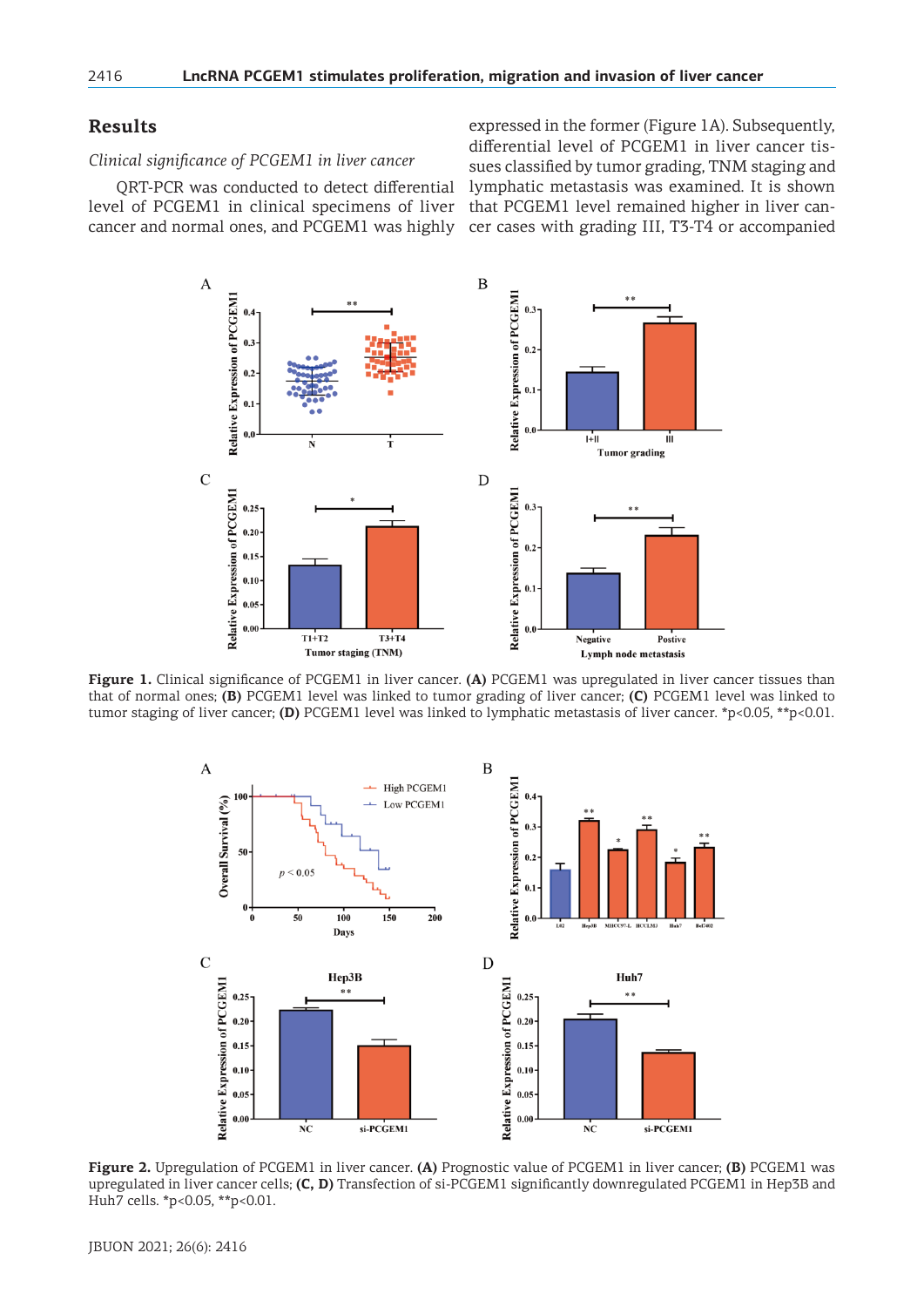

**Figure 3.** Knockdown of PCGEM1 reduced proliferative, migratory and invasive rates in liver cancer. **(A)** Transfection of si-PCGEM1 significantly decreased EdU-positive rate in Hep3B and Huh7 cells; **(B, C)** Transfection of si-PCGEM1 significantly decreased viability in Hep3B and Huh7 cells; **(D)** Transfection of si-PCGEM1 significantly suppressed migration in Hep3B and Huh7 cells; **(E)** Transfection of si-PCGEM1 significantly suppressed invasion in Hep3B and Huh7 cells. \*p<0.05, \*\*p<0.01.



**Figure 4.** PCGEM1 positively regulated SNAI1 expression. **(A)** SNAI1 was upregulated in liver cancer tissues than that of normal ones; **(B)** SNAI1 was positively correlated to PCGEM1 in liver cancer tissues; **(C, D)** Transfection of si-SNAI1 significantly downregulated SNAI1 in Hep3B and Huh7 cells; **(E)** Transfection of si-SNAI1 significantly downregulated PCGEM1 in Hep3B and Huh7 cells; **(F)** Transfection of si-PCGEM1 significantly downregulated SNAI1 in Hep3B and Huh7 cells. \*p<0.05, \*\*p<0.01.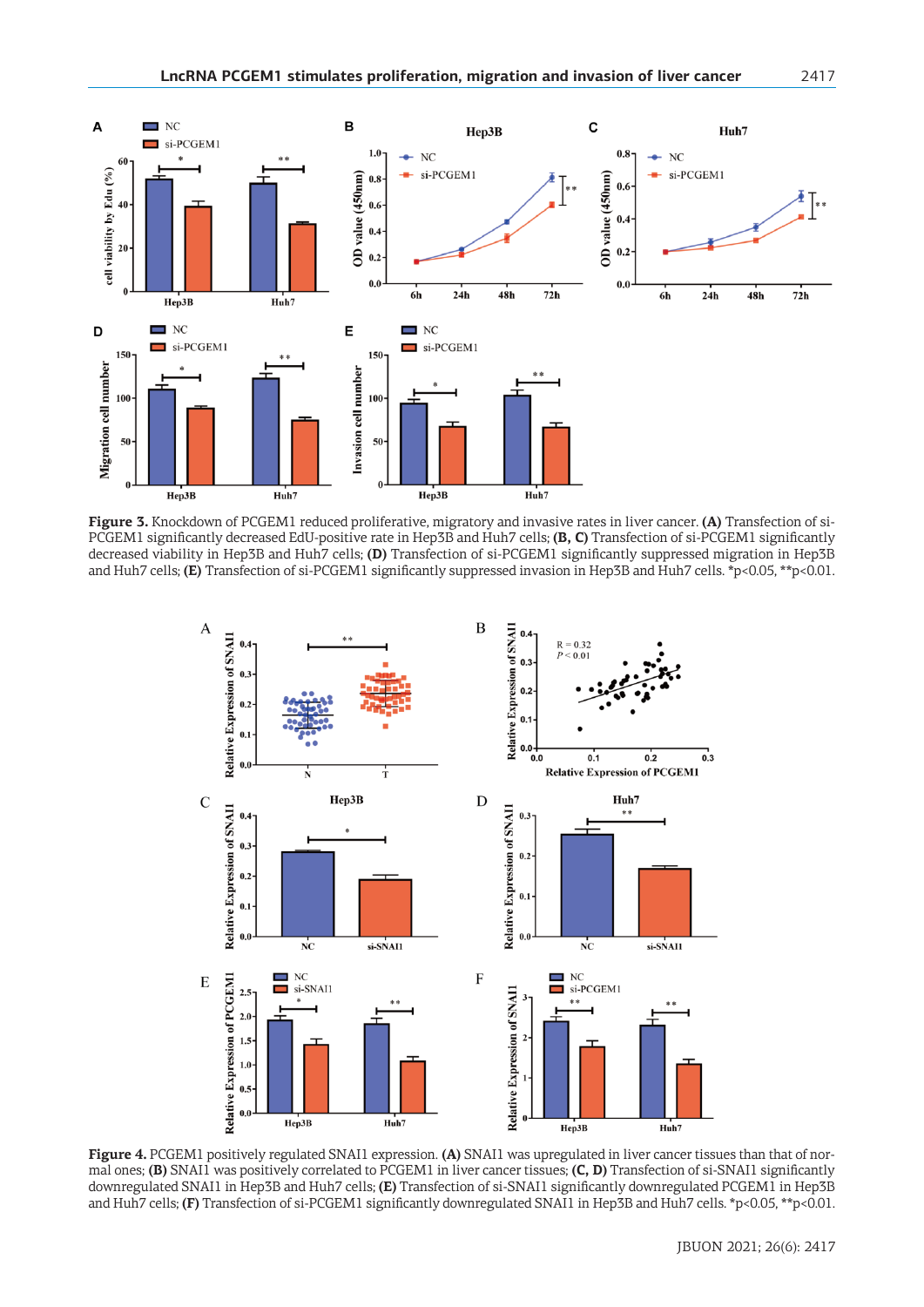lymphatic metastasis than those of controls (Figure 1B-D). Therefore, PCGEM1 was suggested to have a close relation to tumor grading, staging and lymphatic metastasis of liver cancer as a potential biomarker.

### *Upregulation of PCGEM1 in liver cancer*

Through analyzing follow-up data of recruited liver cancer patients, it is found that upregulation of PCGEM1 predicted the worsening of overall survival in liver cancer (Figure 2A). Compared with normal liver cells, PCGEM1 was upregulated in liver cancer cells (Figure 2B). Hep3B and Huh7 cells were selected to generate *in vitro* knockdown model of PCGEM1 by transfection of si-PCGEM1 (Figure 2C, 2D).

### *Knockdown of PCGEM1 reduced proliferative, migratory and invasive rates in liver cancer*

A series of functional experiments were carried out to explore the role of PCGEM1 in regulating liver cancer cells *in vitro*. Firstly, EdU assay showed a decline in EdU-positive rate after transfection of si-PCGEM1 in Hep3B and Huh7 cells (Figure 3A). Cell viability was also reduced in liver cancer cells with PCGEM1 knockdown (Figure 3B, 3C). Moreover, Transwell assay obtained the results that knockdown of PCGEM1 reduced migratory (Figure 3D) and invasive rates in liver cancer cells (Figure 3E).

### *PCGEM1 positively regulated SNAI1 expression*

SNAI1 was detected to be highly expressed in liver cancer tissues than that of normal ones (Figure 4A). Its level was positively correlated to that of PCGEM1 in liver cancer (Figure 4B). Subsequently, we examined transfection efficacy of si-SNAI1 in Hep3B and Huh7 cells by qRT-PCR (Figure 4C, 4D). As expected, knockdown of SNAI1 downregulated PCGEM1 in liver cancer cells, and knockdown of PCGEM1 downregulated SNAI1 (Figure 4E, 4F).

## *Knockdown of SNAI1 reduced proliferative, migratory and invasive rates in liver cancer*

We thereafter explored the biological function of SNAI1 in liver cancer cells. Both EdU and CCK-8 assay demonstrated that knockdown of SNAI1 attenuated proliferative capacity in Hep3B and Huh7 cells (Figure 5A-C). Besides, migratory and invasive capacities in liver cancer cells were suppressed by transfection of si-SNAI1 (Figure 5D-E).

# **Discussion**

LncRNAs are becoming promising targets for tumor diagnosis, treatment and prognosis [13,14]. A growing number of lncRNAs have been identified in tumor profile, which are specifically expressed and provide novel ideas for developing diagnostic and therapeutic strategies [15,16]. Excessive prolif-



**Figure 5.** Knockdown of SNAI1 reduced proliferative, migratory and invasive rates in liver cancer. **(A)** Transfection of si-SNAI1 significantly decreased EdU-positive rate in Hep3B and Huh7 cells; **(B, C)** Transfection of si-SNAI1 significantly decreased viability in Hep3B and Huh7 cells; **(D)** Transfection of si-SNAI1 significantly suppressed migration in Hep3B and Huh7 cells; **(E)** Transfection of si-SNAI1 significantly suppressed invasion in Hep3B and Huh7 cells. \*p<0.05, \*\*p<0.01.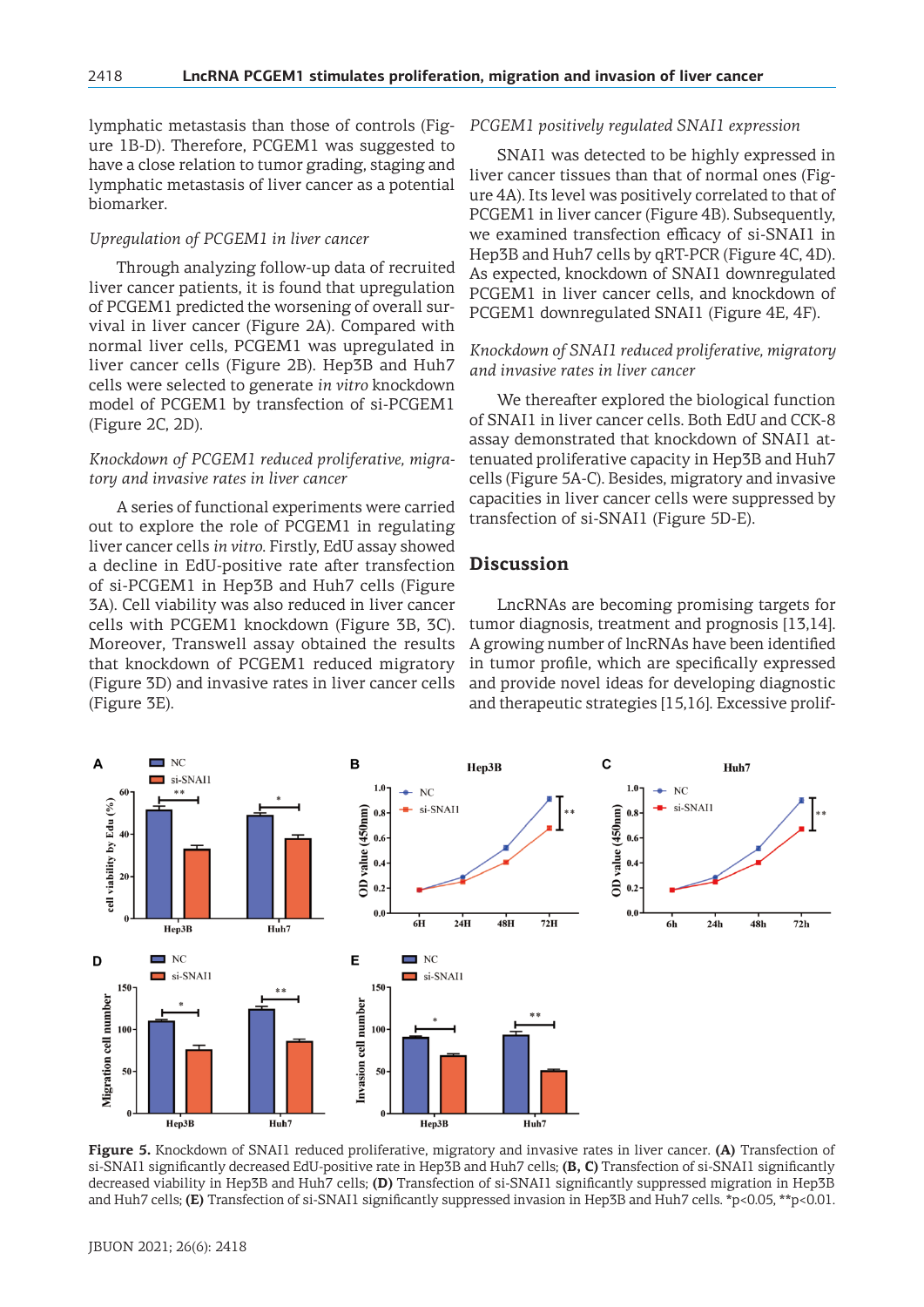eration of normal cells leads to carcinogenesis, that is, uncontrolled cell cycle progression. Abnormal division and proliferation that are not controlled by the normal growth system trigger the malignant transformation of normal cells to tumor ones [17,18]. Experimental data have verified that lncR-NAs are capable of regulating tumor development through mediating cell cycle progression. In the present study, lncRNA PCGEM1 was upregulated in clinical specimens of liver cancer and cell lines. High level of PCGEM1 was detected in liver cancer cases with advanced staging, grading or lymphatic metastasis, which predicted poor prognosis of liver cancer patients. *In vitro* experiments showed that knockdown of PCGEM1 reduced proliferative, migratory and invasive rates in Hep3B and Huh7 cells. It is concluded that PCGEM1 was an oncogene involved in liver cancer.

Drosophila embryonic protein SNAI1 is a zinc finger transcription factor gene that suppresses ectoderm and endoderm development. The nuclear protein encoded by SNAI1 is similar in structure to the Drosophila SNAI1 protein. SNAI1 is also considered to be the key gene to the formation of mesoderm during embryonic development [19]. SNAI1 participates in the negative expressions of EMT-associated transcription factors, which further inhibits tumor metastasis [20]. It is reported

that the positive expression of SNAI1 is detected in epithelial and endothelial cells of aggressive breast cancer, while it is not expressed in normal mammary glands [21]. SNAI1 is abundantly expressed in cadherin-negative clones of the epithelium of highly invasive oral squamous cell carcinoma (OSCC). However, it can be hardly detected in cadherinpositive clones of the epithelium of weakly invasive OSCC [22]. As a vital regulator of E-cadherin, SNAI1 is detected in colorectal adenoma, which is responsible for the downregulation of E-cadherin [23]. Our findings showed that SNAI1 was upregulated in liver cancer specimens, and displayed a positive correlation to PCGEM1. Knockdown of SNAI1 in Hep3B and Huh7 cells similarly weakened proliferative, migratory and invasive abilities. To sum up, PCGEM1 exerted its carcinogenic role in liver cancer by positively regulating SNAI1.

# **Conclusions**

LncRNA PCGEM1 triggers liver cancer cells to proliferate, migrate and invade by upregulating SNAI1.

# **Conflict of interests**

The authors declare no conflict of interests.

# **References**

- Torre LA, Bray F, Siegel RL, Ferlay J, Lortet-Tieulent J, Jemal A. Global cancer statistics, 2012. CA Cancer J Clin 2015;65:87-108.
- 2. El-Serag HB, Rudolph KL. Hepatocellular carcinoma: epidemiology and molecular carcinogenesis. Gastroenterology 2007;132:2557-76.
- 3. Xu R, Wang J, Huang X et al. Clinical value of spectral CT imaging combined with AFP in identifying liver cancer and hepatic focal nodular hyperplasia. J Buon 2019;24:1429-34.
- 4. Guttman M, Amit I, Garber M et al. Chromatin signature reveals over a thousand highly conserved large non-coding RNAs in mammals. Nature 2009;458:223-7.
- 5. Jarroux J, Morillon A, Pinskaya M. History, Discovery, and Classification of lncRNAs. Adv Exp Med Biol 2017;1008:1-46.
- 6. Ponting CP, Oliver PL, Reik W. Evolution and functions of long noncoding RNAs. Cell 2009;136:629-41.
- 7. Panzitt K, Tschernatsch MM, Guelly C et al. Characterization of HULC, a novel gene with striking up-regulation in hepatocellular carcinoma, as noncoding RNA. Gastroenterology 2007;132:330-42.
- 8. Xie H, Ma H, Zhou D. Plasma HULC as a promising

novel biomarker for the detection of hepatocellular carcinoma. Biomed Res Int 2013;2013:136106.

- 9. Huang JL, Cao SW, Ou QS et al. The long non-coding RNA PTTG3P promotes cell growth and metastasis via up-regulating PTTG1 and activating PI3K/AKT signaling in hepatocellular carcinoma. Mol Cancer 2018;17:93.
- 10. Bastos V, Ferreira-de-Oliveira J, Carrola J et al. Coating independent cytotoxicity of citrate- and PEG-coated silver nanoparticles on a human hepatoma cell line. J Environ Sci (China) 2017;51:191-201.
- 11. Zhang S, Li Z, Zhang L, Xu Z. MEF2activated long noncoding RNA PCGEM1 promotes cell proliferation in hormonerefractory prostate cancer through downregulation of miR148a. Mol Med Rep 2018;18:202-8.
- 12. Chen S, Wang LL, Sun KX et al. LncRNA PCGEM1 Induces Ovarian Carcinoma Tumorigenesis and Progression Through RhoA Pathway. Cell Physiol Biochem 2018;47:1578-88.
- 13. Zhang Y, Zhang J, Liang S et al. Long non-coding RNA VIM-AS1 promotes prostate cancer growth and invasion by regulating epithelial-mesenchymal transition. J Buon 2019;24:2090-8.